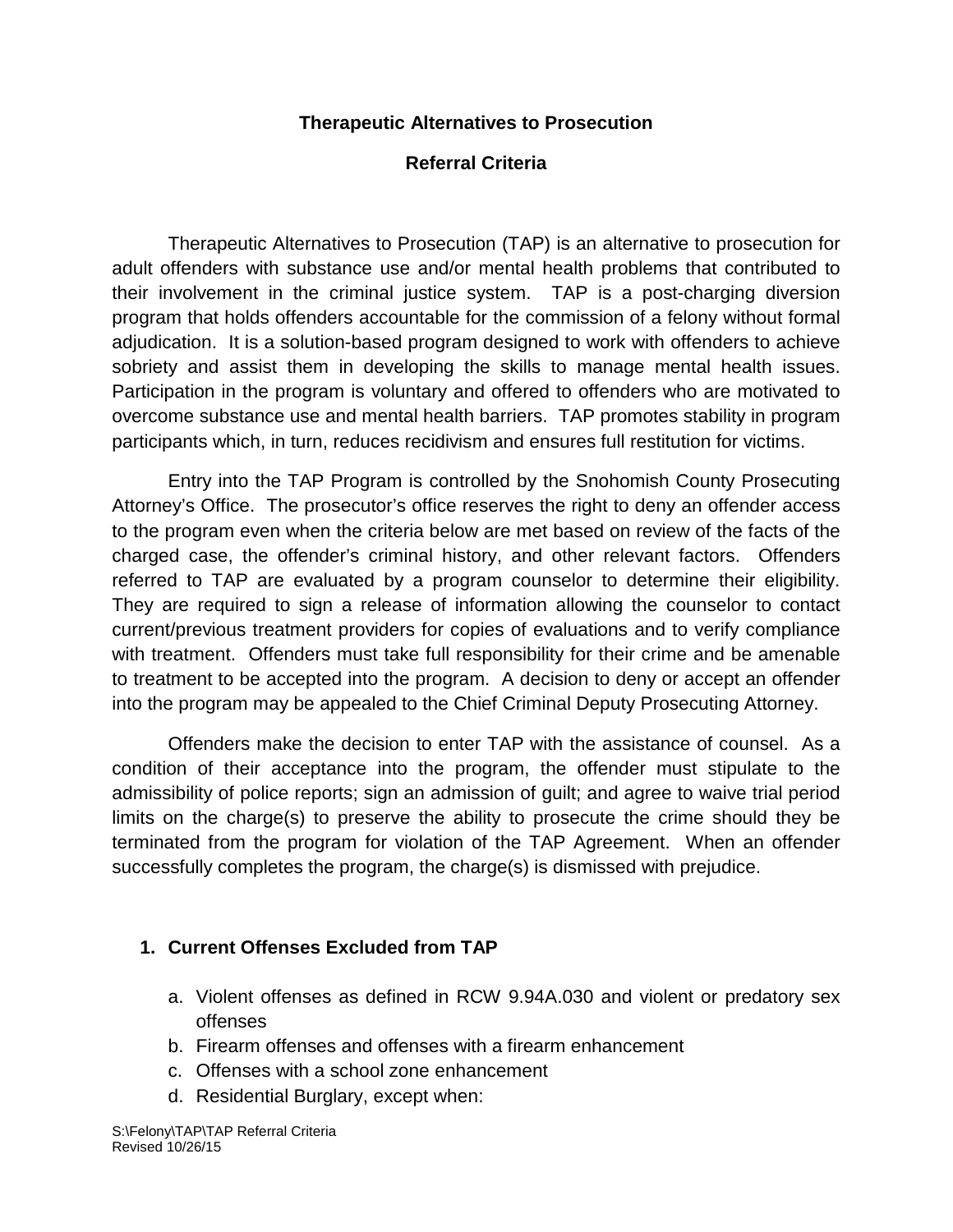- i. the residence belongs to a relative and the victim agrees to TAP, or
- ii. the residence was obviously unoccupied and entered only for food and shelter and the victim agrees to TAP
- e. Manufacture of a Controlled Substance, Delivery of a Controlled Substance, and Possession with Intent to Manufacture/Deliver, except when:
	- i. the defendant is a first-time offender, and
	- ii. the defendant is not involved in selling drugs for profit, and
	- iii. the weight of the drugs possessed, delivered and/or manufactured is not more than 3 grams; or if marijuana, not more than 250 grams; or if pills, not more than 25 pills; or if Oxycontin, not more than 10 pills
- f. Manufacture of Methamphetamine, Attempted Manufacture of Methamphetamine, or Possession of Ephedrine or Pseudoephedrine with Intent to Manufacture//Deliver, regardless of weight
- g. Individuals who are charged with Attempting to Elude are presumed ineligible for TAP. Attempting to Elude cases that did not involve a prolonged chase and did not involve risk to the public may be considered for TAP on a caseby-case basis
- h. Cases where restitution exceeds \$10,000.00 or the defendant does not have the means to pay the full restitution amount owed to the victim within 3 years
- i. Offenses where there is evidence the defendant targeted vulnerable victims or abused a position of trust

## **2. Eligibility Requirements for Offenders**

- a. The offender must admit guilt and express a desire to change criminal behavior
- b. No more than 3 felony convictions or pending charges
- c. All current felony counts and pending uncharged felony counts being considered for TAP must be drug, alcohol, or mental health related
- d. No charged or pending uncharged felony counts that are excluded from TAP eligibility
- e. No prior convictions for violent offenses, as defined by RCW 9.94A.030(54) or for violent or predatory sex offenses
- f. Offender cannot be under a DOSA sentence or be a current participant in Adult Drug Treatment Court or Mental Health Court
- g. The criminal charge forming the basis for the TAP referral must have occurred in Snohomish County
- h. The offender resides in Western Washington and has the ability to travel to the Snohomish County Campus to attend regular TAP appointments and court hearings